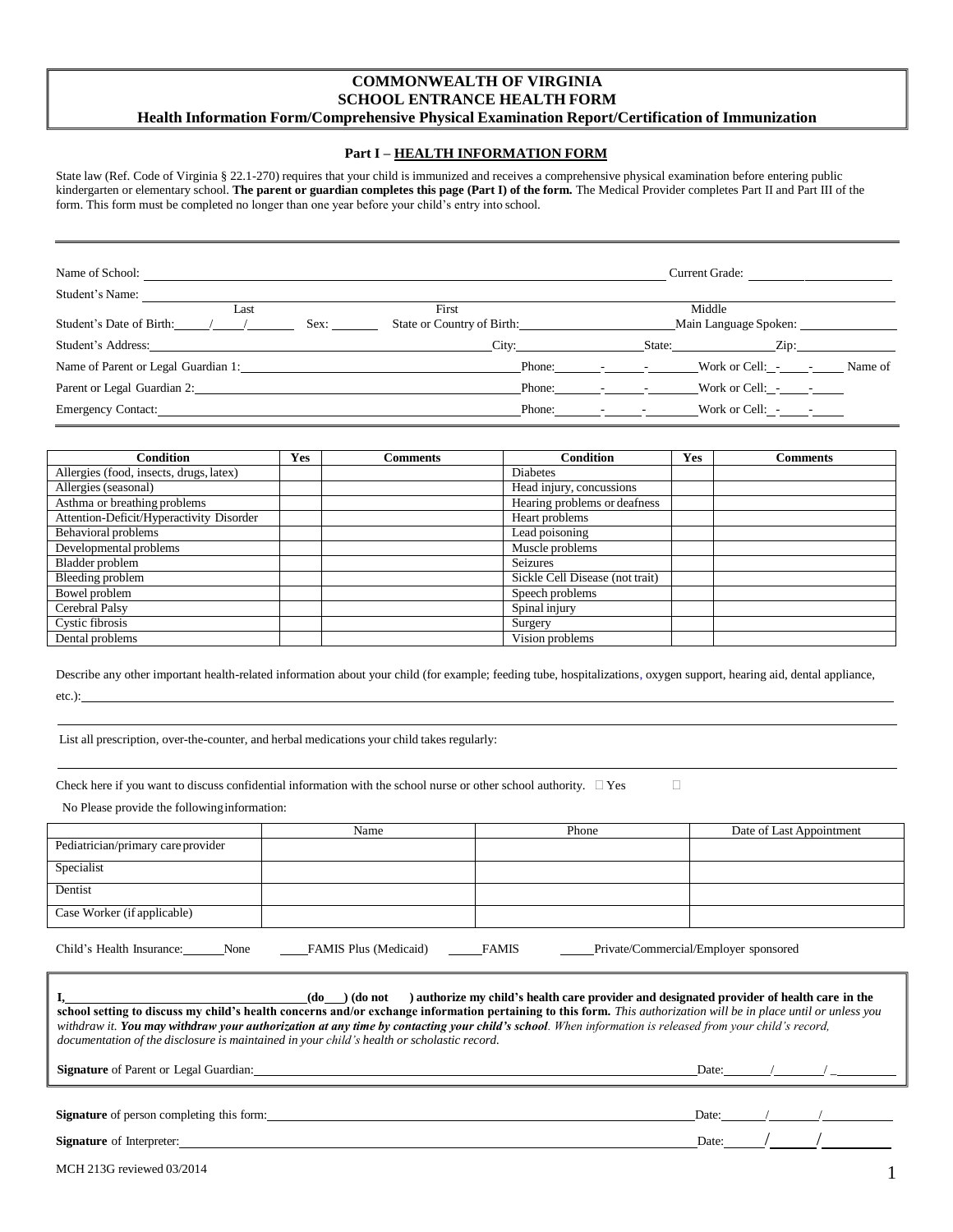#### **COMMONWEALTH OF VIRGINIA SCHOOL ENTRANCE HEALTH FORM**

# **Part II - Certification of Immunization**

*Section I*

# **To be completed by a physician or his designee, registered nurse, or health department official. See Section II for conditional enrollment and exemptions.**

A copy of the immunization record signed or stamped by a physician or designee, registered nurse, or health department official indicating the dates of administration includingmonth, day, and year of the required vaccines shall be acceptable in lieu of recording these dates on this form as long as the record is attached to thisform.

Only vaccines marked with an asterisk are currently required for school entry. Form must be signed and dated by the Medical Provider or Health Department Official in the appropriate box.

| Date of Birth: $\vert$ $\vert$<br>Student's Name:<br>Middle<br>Mo. Day Yr.<br>Last<br>First |                                                                 |                  |                                                                                 |                                               |   |  |  |
|---------------------------------------------------------------------------------------------|-----------------------------------------------------------------|------------------|---------------------------------------------------------------------------------|-----------------------------------------------|---|--|--|
| <b>IMMUNIZATION</b>                                                                         | RECORD COMPLETE DATES (month, day, year) OF VACCINE DOSES GIVEN |                  |                                                                                 |                                               |   |  |  |
| *Diphtheria, Tetanus, Pertussis (DTP, DTaP)                                                 | $\mathbf{1}$                                                    | $\boldsymbol{2}$ | 3                                                                               | 4                                             | 5 |  |  |
| *Diphtheria, Tetanus (DT) or Td (given after 7<br>years of age)                             | 11                                                              | $\overline{2}$   | 3                                                                               | 4                                             |   |  |  |
| *Tdap booster (6 <sup>th</sup> gradeentry)                                                  | $\mathbf{1}$                                                    |                  |                                                                                 |                                               |   |  |  |
| *Poliomyelitis (IPV, OPV)                                                                   | $\mathbf{1}$                                                    | $\overline{2}$   | 3 <sup>1</sup>                                                                  | $\overline{\mathbf{4}}$                       |   |  |  |
| *Haemophilus influenzae Type b<br>(Hib conjugate)<br>*only for children <60 months of age   | 1                                                               | $\overline{2}$   | $\mathbf{3}$                                                                    | $\overline{\mathbf{4}}$                       |   |  |  |
| *Pneumococcal (PCV conjugate)<br>*only for children <60 months of age                       | $\mathbf{1}$                                                    | $\overline{2}$   | $\mathbf{3}$                                                                    | $\overline{\mathbf{4}}$                       |   |  |  |
| Measles, Mumps, Rubella (MMR vaccine)                                                       | $\mathbf{1}$                                                    | $\overline{2}$   |                                                                                 |                                               |   |  |  |
| *Measles (Rubeola)                                                                          | $\mathbf{1}$                                                    | $\overline{2}$   | Serological Confirmation of Measles Immunity:                                   |                                               |   |  |  |
| *Rubella                                                                                    | 1                                                               |                  |                                                                                 | Serological Confirmation of Rubella Immunity: |   |  |  |
| *Mumps                                                                                      | 1                                                               | $\boldsymbol{2}$ |                                                                                 |                                               |   |  |  |
| *Hepatitis B Vaccine (HBV)<br>$\Box$<br>Merck adult formulation used                        | 1                                                               | $\overline{2}$   | 3                                                                               |                                               |   |  |  |
| *Varicella Vaccine                                                                          | 1                                                               | $\overline{2}$   | Date of Varicella Disease OR Serological Confirmation of Varicella<br>Immunity: |                                               |   |  |  |
| Hepatitis A Vaccine                                                                         | 1                                                               | $\overline{2}$   |                                                                                 |                                               |   |  |  |
| Meningococcal Vaccine                                                                       | $\mathbf{1}$                                                    |                  |                                                                                 |                                               |   |  |  |
| Human Papillomavirus Vaccine                                                                | $\mathbf{1}$                                                    | $\overline{2}$   | 3                                                                               |                                               |   |  |  |
| Other                                                                                       | 1                                                               | $\boldsymbol{2}$ | 3 <sup>1</sup>                                                                  | 4                                             | 5 |  |  |
| Other                                                                                       | 1                                                               | $\boldsymbol{2}$ | 3                                                                               | 4                                             | 5 |  |  |

**\* Required vaccine** care or preschool prescribed by the State Board of Health's *Regulations forthe Immunization of School Children* (Reference Section III). **Leartify that this child is <code>ADEQUATELY OR</code> <code>A GE</code> <code>APPROPRIATELY IMMUNIZED</code> in accordance with the MILIMUM requirements for a Itending school, child**  $\sim$ 

Other **1 2 3 4 5**

**Signature of Medical Provider or Health Department Official: Date (***Mo., Day, Yr.***): / / /**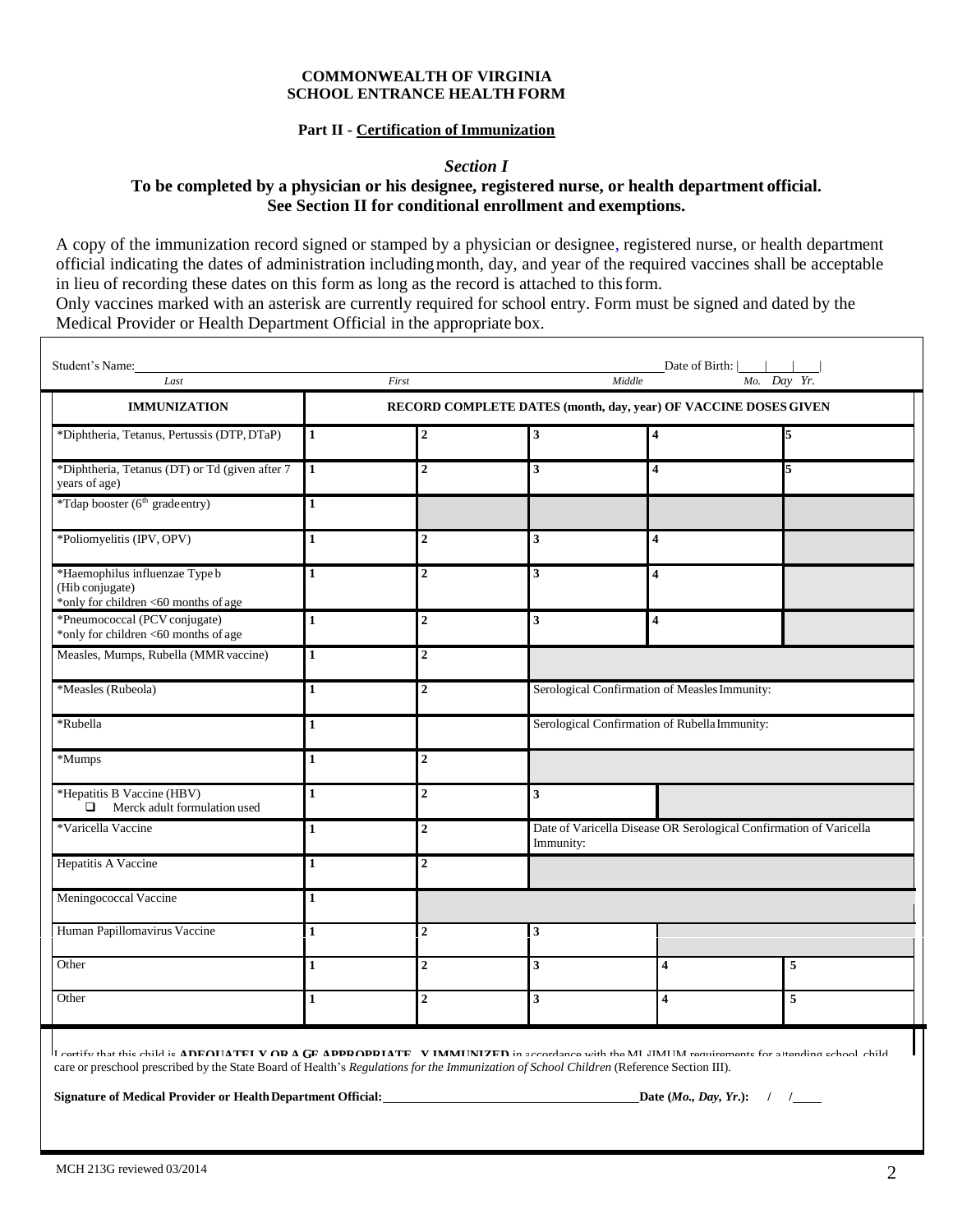# *Section II Conditional Enrollment and Exemptions*

Complete the medical exemption or conditional enrollment section as appropriate to include signature and date.

**MEDICAL EXEMPTION:** As specified in the *Code of Virginia* § 22.1-271.2, C (ii), I certify that administration of the vaccine(s) designated below would be detrimental to this student's health. The vaccine(s) is (are) specifically contraindicated because (please specify):

| This contraindication is permanent: $\lceil \quad \rceil$ , or temporary $\lceil \quad \rceil$ |  |  |  | ] and expected to preclude immunizations until: Date $(Mo, Day, Yr.)$ : $\vert \vert \vert$ |                         |  |
|------------------------------------------------------------------------------------------------|--|--|--|---------------------------------------------------------------------------------------------|-------------------------|--|
| Signature of Medical Provider or Health Department Official:                                   |  |  |  |                                                                                             | Date $(Mo., Day, Yr.):$ |  |

**RELIGIOUS EXEMPTION:** The *Code of Virginia* allows a child an exemption from receiving immunizations required for school attendance if the student or the student's parent/guardian submits an affidavit to the school's admitting official stating that the administration of immunizing agents conflicts with the student's religious tenets or practices. Any student entering school must submit this affidavit on a CERTIFICATE OF RELIGIOUS EXEMPTION (Form CRE-1), which may be obtained at any local health department, school division superintendent's office or local department of social services. Ref. *Code of Virginia* § 22.1-271.2, C (i).

**CONDITIONAL ENROLLMENT:** As specified in the *Code of Virginia* § 22.1-271.2, B, I certify that this child has received at least one dose of each of the vaccines required by the State Board of Health for attending school and that this child has a plan for the completion of his/her requirements within the next 90 calendar days. Next immunization due on\_

**Signature of Medical Provider or HealthDepartment Official: Date (***Mo., Day, Yr***.):| | | |**

*Section III Requirements*

# **For Minimum Immunization Requirements for Entry into School and Day Care, consult the Division of Immunization web site at <http://www.vdh.virginia.gov/epidemiology/immunization>**

**Children shall be immunized in accordance with the Immunization Schedule developed and published by the Centers for Disease Control (CDC), Advisory Committee on Immunization Practices (ACIP), the American Academy of Pediatrics (AAP), and the American Academy of Family Physicians (AAFP), otherwise known as ACIP recommendations** (Ref. *Code of Virginia* § 32.1-46(a)). **(Requirements are subject to change.)**

.